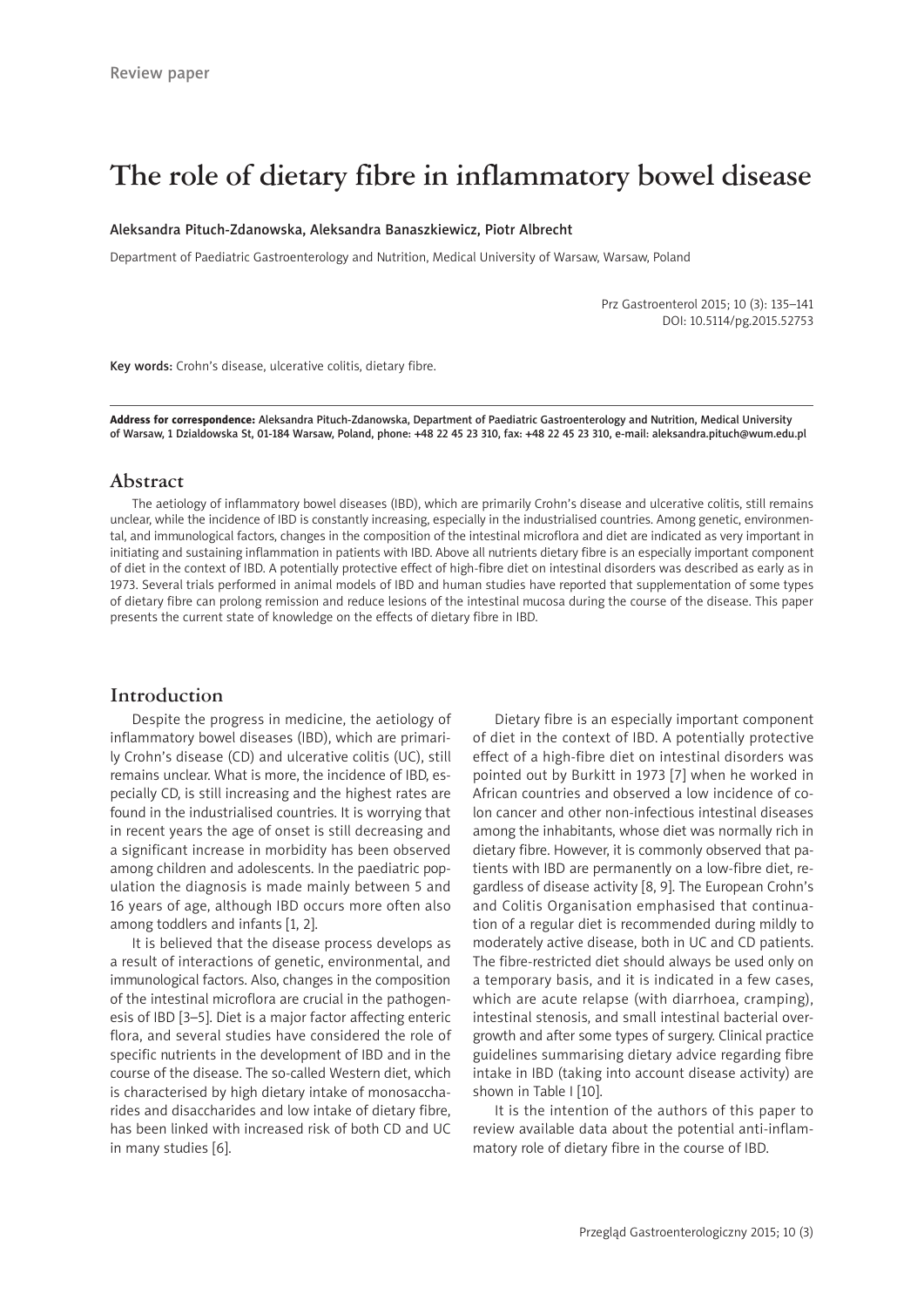| Phases/states of the IBD                                                                  | <b>Guidelines</b>                                                                                                                                                                                                                                                                                       |
|-------------------------------------------------------------------------------------------|---------------------------------------------------------------------------------------------------------------------------------------------------------------------------------------------------------------------------------------------------------------------------------------------------------|
| Moderate/severe disease activity, fistulas, strictures,<br>after surgery (e.g. colectomy) | Low-fibre diet, especially without:<br>· whole-grain products, brown rice, wild rice, bran<br>• corn, corn hulls, popcorn<br>· nuts, seeds<br>• raw fruits, fruits with seeds (except peeled apple, ripe banana and melon)<br>$\bullet$ beans<br>• raw vegetables, potatoes with skins<br>• prune juice |
| Periods of no symptoms, no or mild disease activity                                       | Slow reintroduction of high-fibre foods one at a time in small amounts,<br>to meet AI* recommendations for dietary fibre                                                                                                                                                                                |
| Ulcerative proctitis                                                                      | Consider high-fibre diet in case of constipation                                                                                                                                                                                                                                                        |

Table I. Clinical practice guidelines summarising dietary advice regarding fibre intake in IBD. Based on [10]

*\*AI – Adequate intake for age and gender.*

## **Dietary fibre – a definition**

According to the American Association of Cereal Chemists (AACC), dietary fibre is "the edible parts of plants or analogous carbohydrates that are resistant to digestion and absorption in the human small intestine, with complete or partial fermentation in the large intestine"*.* In compliance with this definition dietary fibre includes non-starch polysaccharides and resistant oligosaccharides (e.g. cellulose, hemicelluloses, pectin), analogous carbohydrates (e.g. resistant potato dextrins), lignin, and substances associated with the non-starch polysaccharide and lignin complex in plants (e.g. waxes, cutin) [11]. The Codex Alimentarius Commission (CAC) definition from 2009 is that "dietary fibre means carbohydrate polymers with three or more monomeric units, which are neither digested nor absorbed in the small intestine of humans" and this is the main, current, operative definition ofdietary fibre around the world [12]. It is worth mentioning that there are many other, considered definitions, and lately Jones [13] made a concentrated review of the literature on this topic.

Of the main types of dietary fibre, the most important, from a physiological point of view, are water soluble

Table II. Substrates for the production of each SCFA (% of total SCFA production) [16]

| Substrate        | <b>Butyrate</b> | Acetate | Propionate |
|------------------|-----------------|---------|------------|
| Resistant starch | 38              | 41      | 21         |
| Oat bran         | 23              | 57      | 21         |
| Wheat bran       | 19              | 57      | 15         |
| Cellulose        | 19              | 61      | 20         |
| Guar gum         | 11              | 59      | 26         |
| Pectin           | 9               | 75      | 14         |

(e.g. fructans, pectin, β-glucan) and water insoluble (e.g. cellulose, some hemicelluloses, lignin) dietary fibres. Although in 1998 the experts of the Food and Agriculture Organisation of the United Nations/World Health Organisation (FAO/WHO) proposed to withdraw this division due to the fact that the solubility is not always associated with a particular physiological effect [14], this division is still used and current. Dietary fibre can be then divided into fractions that are rapidly fermented (e.g. oligosaccharides), slowly fermented (e.g. gums), and those that are hardly fermented, like wheat bran.

Soluble fibre is a type of fibre that dissolves in water. It attracts the water to form a viscous gel and it tends to slow the colonic transit time. Almost all of the soluble fibre fractions are completely fermented in the large bowel. Non-fermentable water-insoluble fibres increase the volume of stool and by mechanical stimulation/irritation of gut mucosa decrease faecal transit time. Fermentable insoluble fractions, such as some forms of resistant starch (RS), undergo partial fermentation by the gut microbiota. Resistant starch is the sum of starch and starch degradation products that are not digested and absorbed in the small intestine and get unaltered into the colon [15]. Resistant starch has been categorised into four types (RS1–4). It can bring some of the benefits of water-insoluble fibre and some of the benefits of water-soluble fibre.

During bacterial fermentation of non-digestible dietary fibreshort chain fatty acids (SCFA), mainly acetate, propionate, and butyrate, and gases: carbon dioxide, hydrogen, and methane, are produced. Butyrate is considered to be the main energy substrate for colonocytes and a factor that stimulates their growth and differentiation. The RS is regarded as the most butyrogenic (Table II) [16]. In general SCFA are considered to be crucial in maintaining intestinal homeostasis, and the best-known mechanism of their action is the inhibition of proinflammatory mediator activities in the intestinal epithelium [17].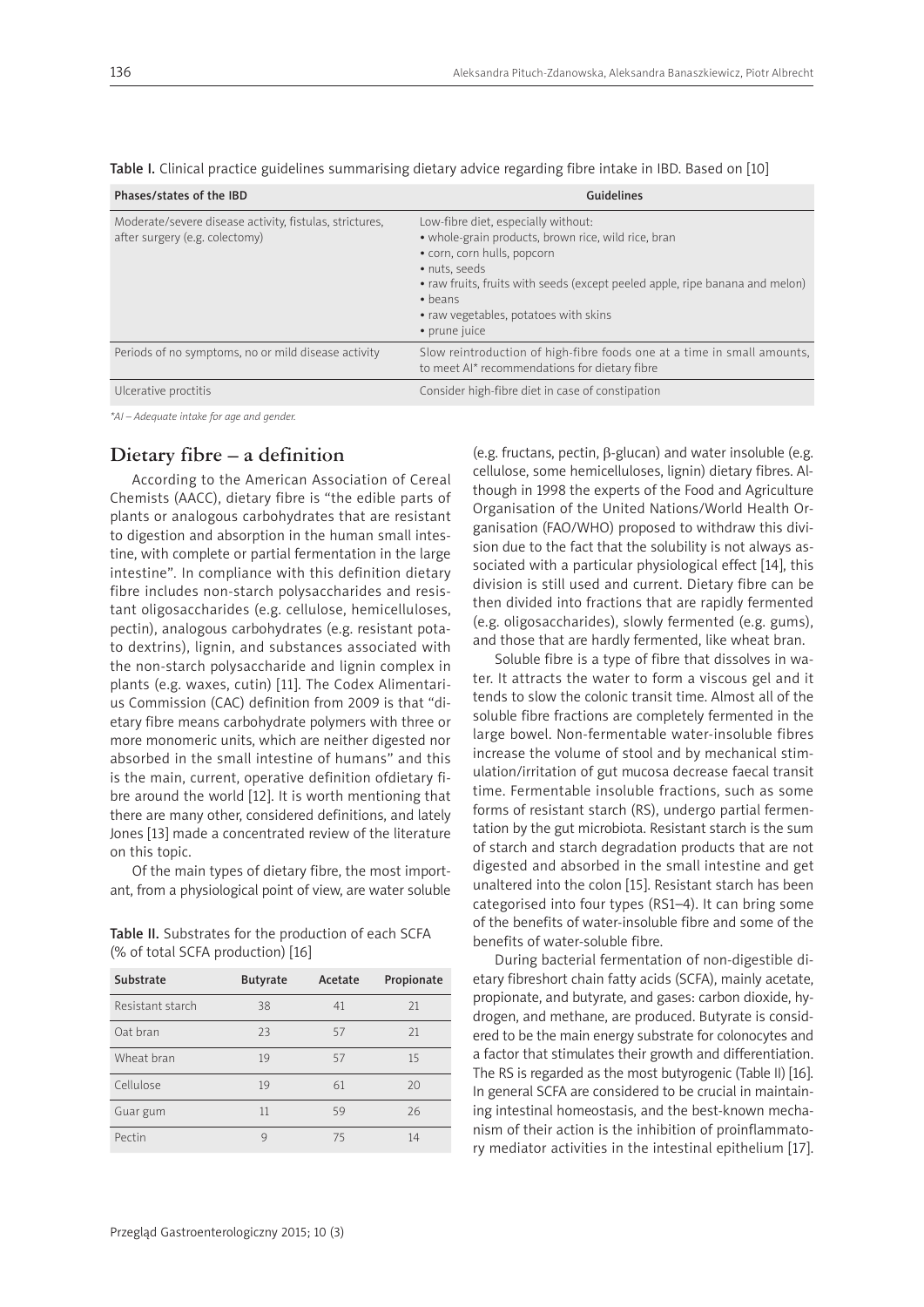Some examples of dietary fibre content in food are shown in Table III [18]. As well as natural sources of fibre there are widely available fibre supplements that are considered to be a form of a subgroup of functional dietary fibre. According to the Institute of Medicine (IOM), functional fibre "consists of isolated, non-digestible carbohydrates that have beneficial physiological effects in humans", and it may be isolated or extracted

Table III. Examples of dietary fibre content in food (g/amount) [18]

| Content                        | Amount (weight)   | Total fibre [g] | Insoluble fibre [g] | Soluble fibre [g] |
|--------------------------------|-------------------|-----------------|---------------------|-------------------|
| Fruits:                        |                   |                 |                     |                   |
| Apple, fresh with skin         | 1 medium (138 g)  | 3.73            | 2.76                | 0.97              |
| Banana, fresh or ripe          | 1 medium (118 g)  | 2.83            | 2.12                | 0.71              |
| Cranberries, dried             | 1 C (120 g)       | 6.01            | 4.44                | 1.56              |
| Kiwi                           | 1 medium $(76 g)$ | 2.58            | 1.98                | 0.61              |
| Mango, fresh                   | 1 each (207 g)    | 3.73            | 2.19                | 1.53              |
| Orange, fresh                  | 1 medium (131 g)  | 3.14            | 1.31                | 1.83              |
| Strawberries, fresh            | 1 C (144 g)       | 3.31            | 2.45                | 0.86              |
| Vegetables:                    |                   |                 |                     |                   |
| Asparagus, cooked              | 1 C (180 g)       | 2.88            | 1.44                | 1.44              |
| Broccoli, cooked from fresh    | 1 C (156 g)       | 4.68            | 2.34                | 2.34              |
| Carrot, raw                    | 1 C (110 g)       | 3.30            | 1.65                | 1.65              |
| Carrot, cooked from fresh      | 1 C (156 g)       | 5.15            | 2.96                | 2.18              |
| Cauliflower, cooked from fresh | 1 C (125 g)       | 3.37            | 2.50                | 0.87              |
| Corn, cooked                   | 1 medium (100 g)  | 2.80            | 2.30                | 0.50              |
| Lentils, cooked from dried     | 1 C (198 g)       | 15.64           | 14.45               | 1.19              |
| Potato, boiled without skin    | 1 C (156 g)       | 2.81            | 1.20                | 1.61              |
| Sauerkraut                     | 1 C (236 g)       | 5.90            | 3.85                | 2.05              |
| Grains:                        |                   |                 |                     |                   |
| Bread, multigrain              | 1 slice (26 g)    | 1.79            | 1.48                | 0.31              |
| Bread, pumpernickel            | 1 slice $(26 g)$  | 1.51            | 0.73                | 0.78              |
| Millet, cooked                 | 1 C (240 g)       | 6.48            | 5.26                | 1.22              |
| Oat bran                       | 1 C (219 g)       | 5.67            | 3.02                | 2.65              |
| Oatmeal, regular cooking       | 1 C (234 g)       | 3.98            | 2.13                | 1.85              |
| Rice brown, cooked             | 1 C (195 g)       | 3.51            | 3.28                | 0.23              |
| Wheat bran                     | 1 C (64 g)        | 27.39           | 25.22               | 2.18              |
| Others:                        |                   |                 |                     |                   |
| Almonds                        | 1 C (142 g)       | 15.90           | 14.34               | 1.56              |
| Flax seeds                     | 1 C (114 g)       | 25.46           | 11.57               | 13.98             |
| Dark chocolate                 | 1 oz (28.35 g)    | 1.67            | 1.60                | 0.07              |
| Sunflower seeds                | 1 C (128 g)       | 13.44           | 10.75               | 2.69              |
| Potato chip                    | 1 oz (28.35 g)    | 1.31            | 0.56                | 0.75              |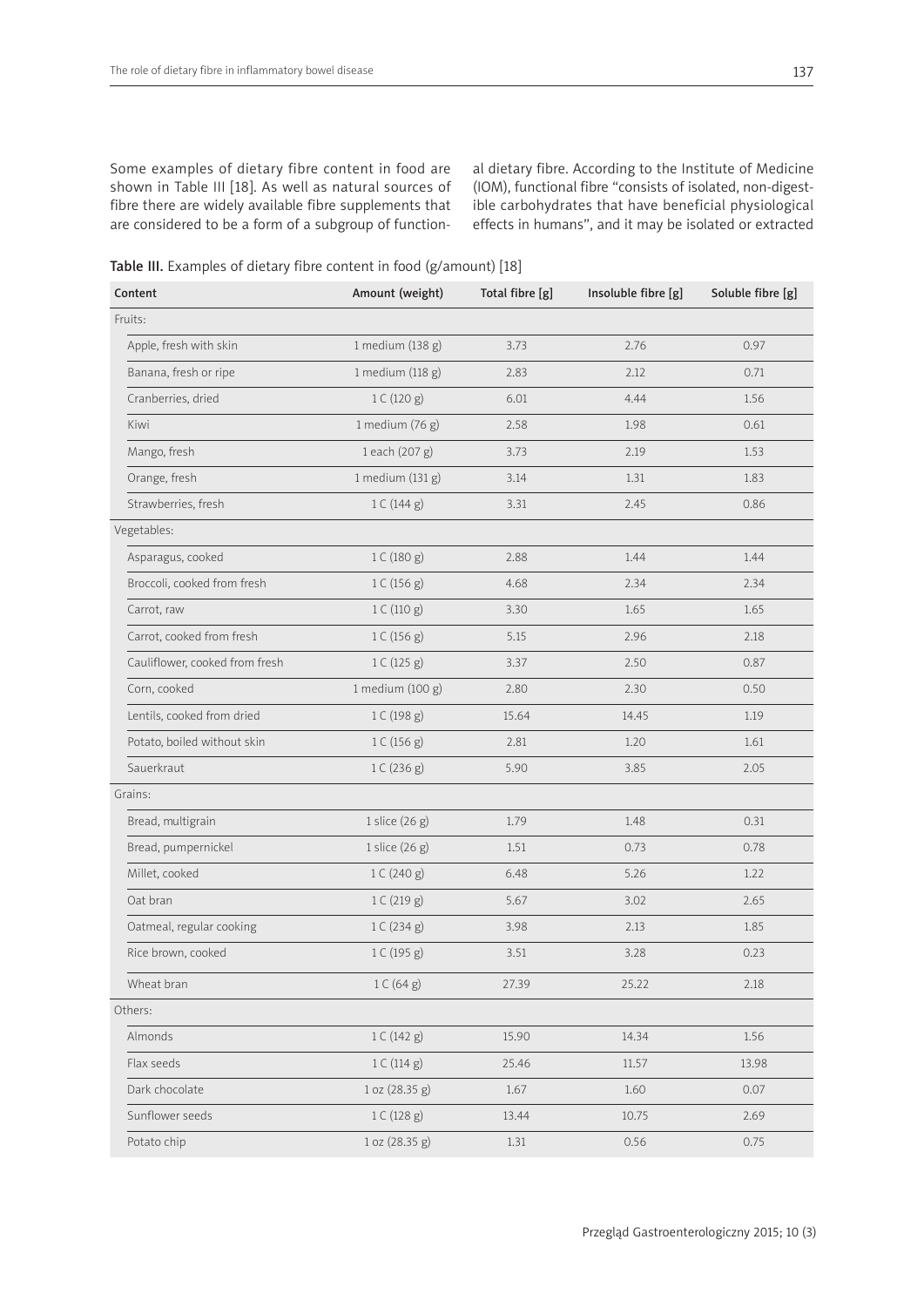using chemical, enzymatic, or aqueous steps [19]. Fibre supplements are available in powders, tablets, and capsules. The most common sources of fibre in available supplements are natural, such as psyllium, glucomannan, inulin, wheat dextrin, or flax, and synthetic, such as methylcellulose and calcium polycarbophil.

## **Dietary fibre in animal models of inflammatory bowel diseases**

So far, many studies in experimental animal models of IBD have been conducted, evaluating the anti-inflammatory effect of different fractions of fibre. In most studies the therapeutic effect has been linked with an increased luminal production of SCFA (especially butyrate) after the administration of appropriate sources of dietary fibre. These studies are summarised in the next sections.

In the trinitrobenzenesulfonic acid (TNBS) model of rat colitis, administering a fibre-supplemented diet (5% *Plantago ovata seeds*) for two weeks prior to TNBS-colitis induction, and thereafter for 1 week, contributed to a significant reduction of intestinal inflammation. The anti-inflammatory effect was associated with lower tumour necrosis factor  $\alpha$  (TNF- $\alpha$ ) levels and lower nitric oxide synthase (NOS) activity in the large intestine as compared with non-treated colitic rats. Furthermore, it was observed that the study group had higher concentrations of the SCFA (mainly butyrate and propionate) in the intestinal contents [20]. In HLA-B27 transgenic rats, administering a diet enriched with *Plantago ovata* seeds for 13 weeks resulted in a significant decrease in some of the pro-inflammatory mediators, such as NOS, leukotriene B4, and TNF-α. As in previous studies, fibre-treated colitic rats had higher concentrations of butyrate and propionate in the intestinal contents than the control group [21].

Oral inulin supplementation (1% in drinking water, or 400 mg/day) reduced the severity of dextran sodium sulphate (DSS) colitis in rats, as evidenced by significantly lower lesion scores, decreased release of mediators, and lower tissue myeloperoxidase (MPO) activity compared with a control group. Oral inulin also lowered colonic pH (pH < 7.0) and increased counts of lactobacilli [22]. In HLA-B27 transgenic rats the anti-inflammatory effect of oral supplementation of oligofructose-enriched inulin (OF-IN) was associated with alterations to the gut microbiota (significant increases in caecal *Lactobacillus* and *Bifidobacterium*), decreased tissue proinflammatory cytokines, and increased immunomodulatory molecules [23]. Short chain fructo-oligosaccharides (SC-FOS) supplementation in the TNBS model of colitis resulted in a decrease of MPO activity, lower leukotriene B4 production, and lower NOS expression. The anti-inflam-

matory effect was also evaluated macroscopically, and a significant reduction was observed in the extent of colonic damage. Also SC-FOS affected the composition of intestinal microflora by increasing *Lactobacilli* and *Bifidobacteria* counts [24]. Short-chain inulin-like fructans with degree 4 of polymerisation (DP4) have accelerated the healing process of TNBS-induced colitis in rats. The DP4 supplementation resulted in a decrease in MPO activity and an increase in *Lactobacilli* and *Bifidobacteria* counts. In addition, there was an increase in faecal SCFA concentrations, propionate in particular [25]. Supplementation of fructo-oligosaccharides (FOS) in HLA-B27 transgenic rats significantly reduced colitis and increased *Bifidobacteria* in all FOS-fed rats. Whereas only in 50% of inulin-fed rats was intestinal inflammation decreased. In the faecal samples of both groups a decrease of total bacteria and *Clostridium cluster* XI and decrease of gene copies of *Clostridium difficile* toxin B were observed. The changes were positively correlated with a reduction of chronic intestinal inflammation [26].

In DSS-induced colitis model, supplementation of RS resulted in a significant improvement of caecal and distal colonic mucosa, assessed macroscopically and histologically. The healing effect was associated with significantly higher amounts of butyrate in the cecum of the RS-DSS rats [27]. The RS is regarded as butyrogenic in particular.

Kanauchi *et al.* [28] and Araki *et al.* [29] showed that oral supplementation of germinated barley foodstuff (GBF), which is rich in glutamine and low-lignified hemicelluloses, in DSS-induced colitis in rats prevented mucosal damage and increased mucosal protein and RNA contents compared to the control group. It was also shown that GBF had an inhibitory effect on mucosal mast cells, thereby preventing lesions of the intestinal submucosa.

## **Dietary fibre studies in humans**

In 1978 Davies and Rhodes [30] performed a study evaluating the impact of high-fibre diet on maintaining clinical remission in patients with UC. Patients in remission were divided into two groups. The first group (*n* = 15) continued on sulfasalazine without any changes in diet while the second group (*n* = 24) increased dietary fibre intake by including whole-wheat bread, vegetables, and 25 g of wheat bran per day. The diet was well tolerated by the majority of patients, so they discontinued sulfasalazine after 2 weeks of the study. Only 4 patients were unable to tolerate the high-fibre diet, and they were excluded from the study. Control visits were determined after 1, 3, and 6 months from the start of the intervention. Relapses were observed in 20% of patients on sulfasalazine and in 75% of patients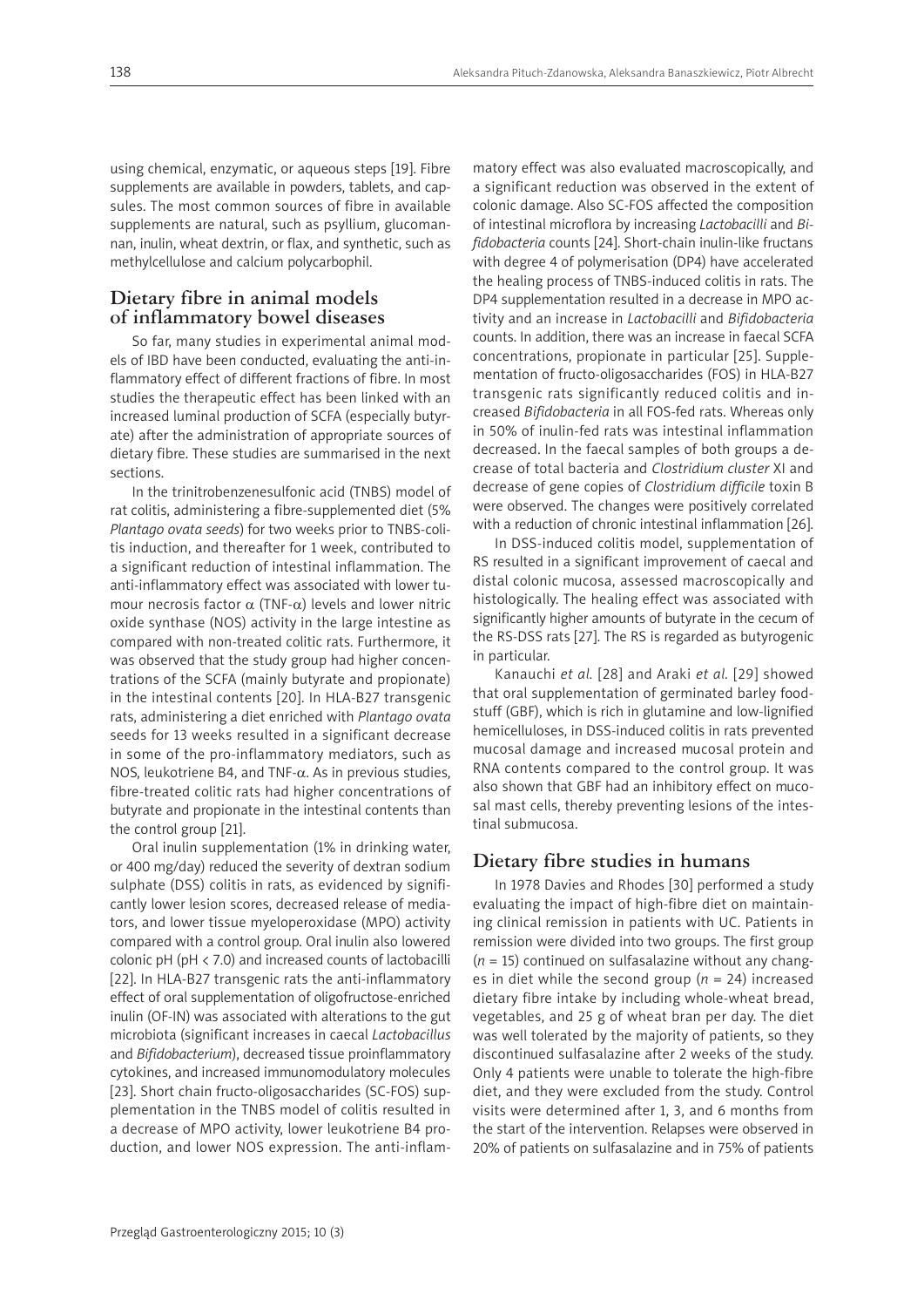on the high-fibre diet. The conclusion of the authors was that the high-fibre diet did not maintain remission in patients with UC. No beneficial effect was associated with the type of fibre used. Whole-wheat food is mainly composed of water-insoluble and non-fermentable fibre. Furthermore, it appears that dietary fibre can only be one of the elements in UC therapy and cannot replace the use of appropriate drugs.

Hallert *et al.* [31], in their placebo-controlled trial, showed that supplementation of *Plantago ovata* husk may relieve gastrointestinal symptoms in patients with UC in remission. After 4 months of intervention, most of the patients from study group (69%) reported alleviation of symptoms compared with a placebo-control group (24%). The differences were statistically significant (*p* < 0.001). In another clinical trial, the effect of *Plantago ovata* seeds on maintaining clinical remission in patients with UC was assessed. A total of 105 patients in remission were randomly assigned to one of three groups to receive *Plantago ovata* seeds (10 g twice daily), mesalamine (0.5 g three times a day), and *Plantago ovata* seeds plus mesalamine at the same doses as the previous groups. The study included 102 patients. After 12 months, failure in maintenance of remission was observed in 40% of patients from the *Plantago ovata* seeds group, 35% in the mesalamine group, and 30% in the *Plantago ovata* plus mesalamine group. The results demonstrated the similar effectiveness of all therapies in maintaining remission in patients with UC and the good tolerance of the dietary fibre used. In addition, increased butyrate concentrations in the stools of patients from *Plantago ovata* seeds group were observed (*p* = 0.018) [32].

In a randomised, double-blind, crossover design study, 20 patients with asymptomatic *pouchitis* received 24 g per day of inulin or placebo for 3 weeks. After the intervention it was observed that the inulin supplementation resulted in a reduction of disease activity both in endoscopic and histological assessment (pouchitis disease activity index – PDAI). Inulin increased butyrate concentrations, lowered colonic pH, and decreased the number of *Bacteroides fragilis* and concentrations of secondary bile acids in faeces [33]. In another randomised, placebo-controlled trial 67 patients with inactive and mild to moderately active CD were randomised to receive oligofructose-enriched inulin (OF-IN) or placebo 10 g twice daily for 4 weeks. The OF-IN supplementation resulted in a significant decrease in *Ruminococcus gnavus* and a significant increase in the number of *Bifidobacterium longum*. Moreover, in the subgroup of patients with active CD there was a positive correlation between improvement in disease activity and an increase in the number of *Bifidobacterium longum*. The can be modified by OF-IN supplementation in patients with inactive and mild to moderately active CD [34]. A prospective, randomised, placebo-controlled pilot trial was conducted in a group of 19 patients with a relapse of mild to moderate activity of UC. They were on the same therapy with mesalamine (3 g per day) and they were randomly allocated to receive OF-IN (12 g per day) or placebo (12 g per day) for 2 weeks. OF-IN was well tolerated, and the dyspeptic symptoms scale decreased significantly with active treatment but not with placebo. At day 7 of intervention there was observed an early significant reduction of faecal calprotectin concentrations in the study group but not in the placebo group, so the anti-inflammatory effect of OF-IN was demonstrated.

The safety and efficacy of GBF supplementation has also been studied in some clinical trials in patients with UC. In a pilot study, 10 patients with mild to moderate active UC, who had been unresponsive to or intolerant of standard treatment, received 30 g GBF (three times daily) for 4 weeks. After 4 weeks of GBF supplementation there was a significant improvement in clinical activity and endoscopic index scores. Furthermore, a significant increase in stool butyrate concentrations was observed [35]. In another study, 59 patients with UC in remission, assessed according to Rachmilewitz's clinical activity index (CAI), were divided into a control group (*n* = 37), which received standard treatment (glucocorticosteroids), and into a study group (*n* = 22), which received standard treatment plus 20 g GBF per day. Checkpoints were determined after 3, 6, and 12 months from the start of the intervention. Significantly lower CAI values and a lower percentage of relapses were observed in the study group, compared with the control group. The researchers concluded that GBF supplementation appeared to be safe and effective. It resulted in glucocorticosteroid dose reduction and it prolonged remission in patients with UC [36]. Faghfoori *et al.* [37] conducted a pilot study assessing the effect of GBF supplementation on serum CRP levels and frequency of clinical signs (number of diarrhoea episodes, degree of visible blood in stools, degree of abdominal pain or cramping, nausea, vomiting, and anorexia) in 46 patients with UC in remission. Patients were randomly assigned to the control group (*n* = 23) on standard therapy and study group (*n* = 23) on standard therapy plus GBF supplementation (30 g per day, three times in a day). At 2 months there was a significant decrease in mean serum CRP levels ( $p = 0.017$ ) in the GBF group. There was a statistically significant reduction only in the frequency of abdominal pain and cramping  $(p = 0.016)$ ; however, a decrease in the frequency of all clinical signs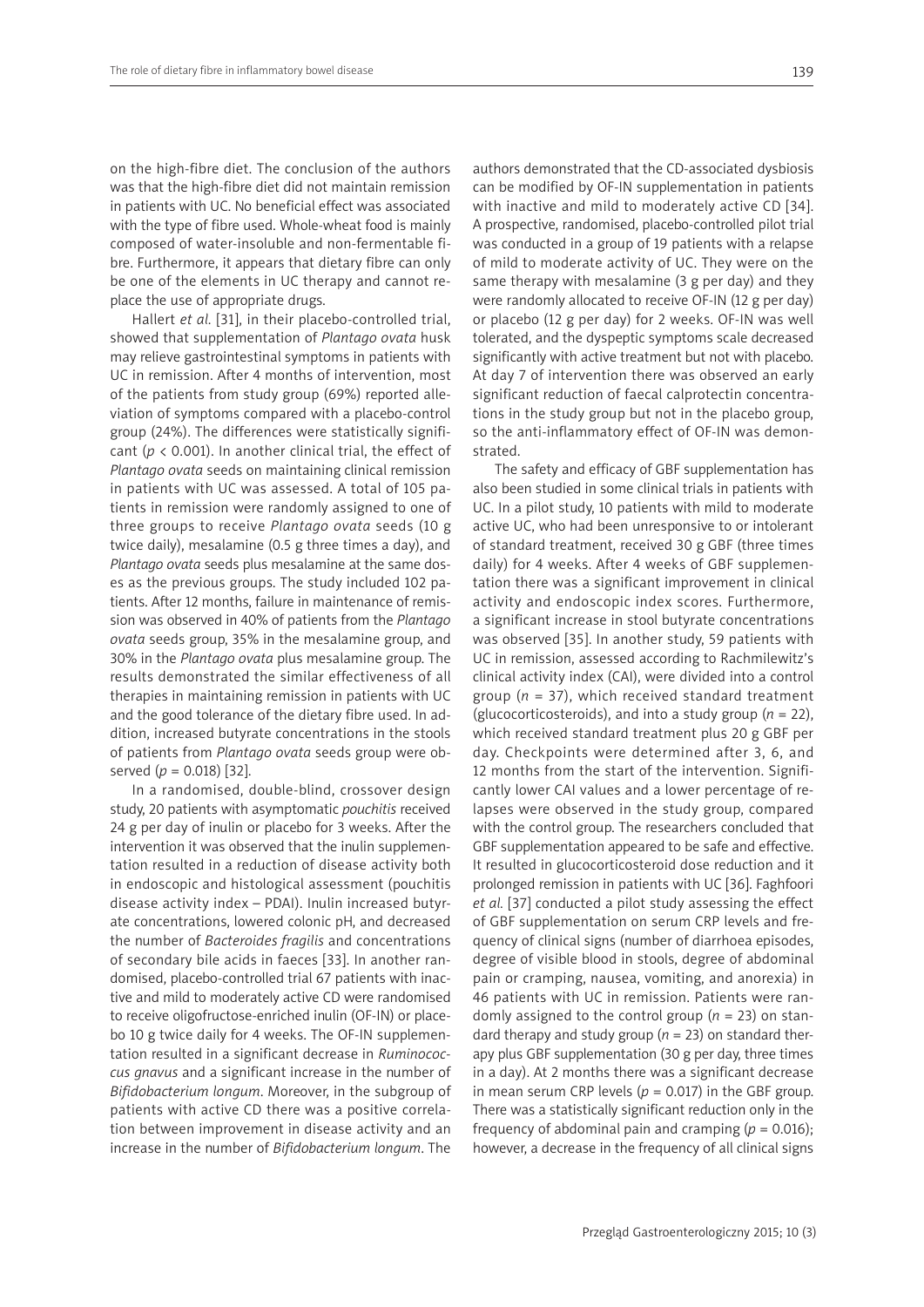in the study group was observed, compared to the control group.

The authors of all of the presented GBF trails reported that there were no side effects related to GBF supplementation.

Hallert *et al.* [38] conducted a pilot study that evaluated the safety and efficacy of a high-fibre diet in 22 patients with UC in remission (median time from last relapse, one year before the intervention). The patients were recommended to add 60 g of oat bran per day (corresponding to 20 g dietary fibre) to the diet for 3 months. The oat bran supplementation resulted in a statistically significant increase in the faecal SCFA concentration, in particular butyrate. None of the patients in the study group reported gastrointestinal complaints and there were no colitis relapses. The trial demonstrated a good tolerance of oat bran intervention and its efficacy in increasing faecal SCFA concentrations in patients with UC who were in remission period.

### **Conclusions**

Existing IBD guidelines from the Academy of Nutrition and Dietetics (formerly the American Dietetic Association), World Gastroenterology Organisation, and the Crohn's & Colitis Foundation of America [10], regarding fibre intake, are very cautious: they all agree that dietary fibre consumption should not be limited in IBD patients in remission (except patients with strictures of the bowels).

Based on studies summarised in the article, dietary fibre shows significant clinical benefits in patients with IBD. Supplementation of some types of dietary fibre can help to maintain remission and reduce lesions of the intestinal mucosa during the course of the disease. The described effects are primarily associated with increased luminal production of SCFA after administering dietary fibre. SCFA have immunomodulatory properties, they accelerate healing and regeneration processes of the intestinal epithelium, and they lower colonic pH thereby stimulating growth of the beneficial microflora and inhibiting growth of the pathogens. Undoubtedly, more well-planned studies are need to establish whether dietary fibre plays an important role in IBD therapy or not.

## **Conflict of interest**

The authors declare no conflict of interest.

#### References

1. Mamula P, Telega GW, Markowitz JE, et al. Inflammatory bowel disease in children 5 years of age and younger. Am J Gastroenterol 2002; 97: 2005-10.

- 2. Heyman MB, Kirschner BS, Gold BD, et al. Children with early-onset inflammatory bowel disease (IBD): analysis of a pediatric IBD consortium registry. J Pediatr 2005; 146: 35-40.
- 3. Khor B, Gardet A, Xavier RJ. Genetics and pathogenesis of inflammatory bowel disease. Nature 2011; 474: 307-17.
- 4. Xavier RJ, Podolsky DK. Unravelling the pathogenesis of inflammatory bowel disease. Nature 2007; 448: 427-34.
- 5. Radwan P, Radwan-Kwiatek K, Skrzydło-Radomańska B. The role of enteric microflora in inflammatory bowel disease. Prz Gastroenterol 2009; 4: 1-6.
- 6. Hou JK, Abraham B, El-Serag H. Dietary intake and risk of developing inflammatory bowel disease: a systematic review of the literature. Am J Gastroenterol 2011; 106: 563-73.
- 7. Burkitt DP. Epidemiology of large bowel disease: the role of fiber. Proc Nutr Soc 1973; 32: 145-9.
- 8. Heaton KW, Thornton JR, Emmett PM. Treatment of Crohn's disease with an unrefined-carbohydrate, fibre-rich diet. Br Med J 1979; 2: 764-6.
- 9. Zallot C, Quilliot D, Chevaux JB, et al. Dietary beliefs and behavior among inflammatory bowel disease patients. Inflamm Bowel Dis 2013; 19: 66-72.
- 10. Brown AC, Rampertab SD, Mullin GE. Existing dietary guidelines for Crohn's disease and ulcerative colitis. Expert Rev Gastroenterol Hepatol 2011; 5: 411-25.
- 11. ACC Dietary Fiber Definition Committee. Definition of dietary fiber: Report of the dietary fiber definition committee to the board of Directors of the American Association of Cereal Chemists. Cereal Food World 2001; 46: 112-26.
- 12. Codex Alimentarius Commission; Food and Agriculture Organization; World Health Organization. Report of the 30<sup>th</sup> session of the Codex Committee on nutrition and foods for special dietary uses. ALINORM 09/32/26 2009 [cited 2014 Nov 30]. Available from: www.codexalimentarius.org.
- 13. Jones JM. CODEX-aligned dietary fiber definitions help to bridge the 'fiber gap'. Nutr J 2014; 13: 34.
- 14. FAO/WHO (Food and Agriculture Organization/World Health Organization), 1998. Carbohydrates in human nutrition. Report of a Joint FAO/WHO expert consultation. FAO Food and Nutrition Paper – 66, Rome.
- 15. Rosin PM, Lajolo FM, Menezes EW. Measurement and characterization of dietary starches. J Food Compos Anal 2002; 15: 367-77.
- 16. Champ MM. Physiological aspects of resistant starch and in vivo measurements. J AOAC Int 2004; 87: 749-55.
- 17. Topping DL, Clifton PM. Short-chain fatty acids and human colonic function: roles of resistant starch and nonstarch polysaccharides. Physiol Rev 2001; 81: 1031-64.
- 18. Schakel SF, Pettit J, Himes JH. Appendix Table A.1. Dietary fiber values for common foods. In: CRC Handbook of dietary fiber in human nutrition. 3rd ed. Spiller G (eds.). CRC Press LLC 2001; 615-41.
- 19. Institute of Medicine. Food and Nutrition Board. Dietary, functional and total fiber. In: Dietary reference intakes: energy, carbohydrates, fiber, fat, fatty acids, cholesterol, protein and amino acids. National Academies Press, Washington (DC) 2005; 339-421.
- 20. Rodríguez-Cabezas M, Gálvez J, Lorente MD, et al. Dietary fiber down-regulates colonic tumor necrosis factor alpha and nitric